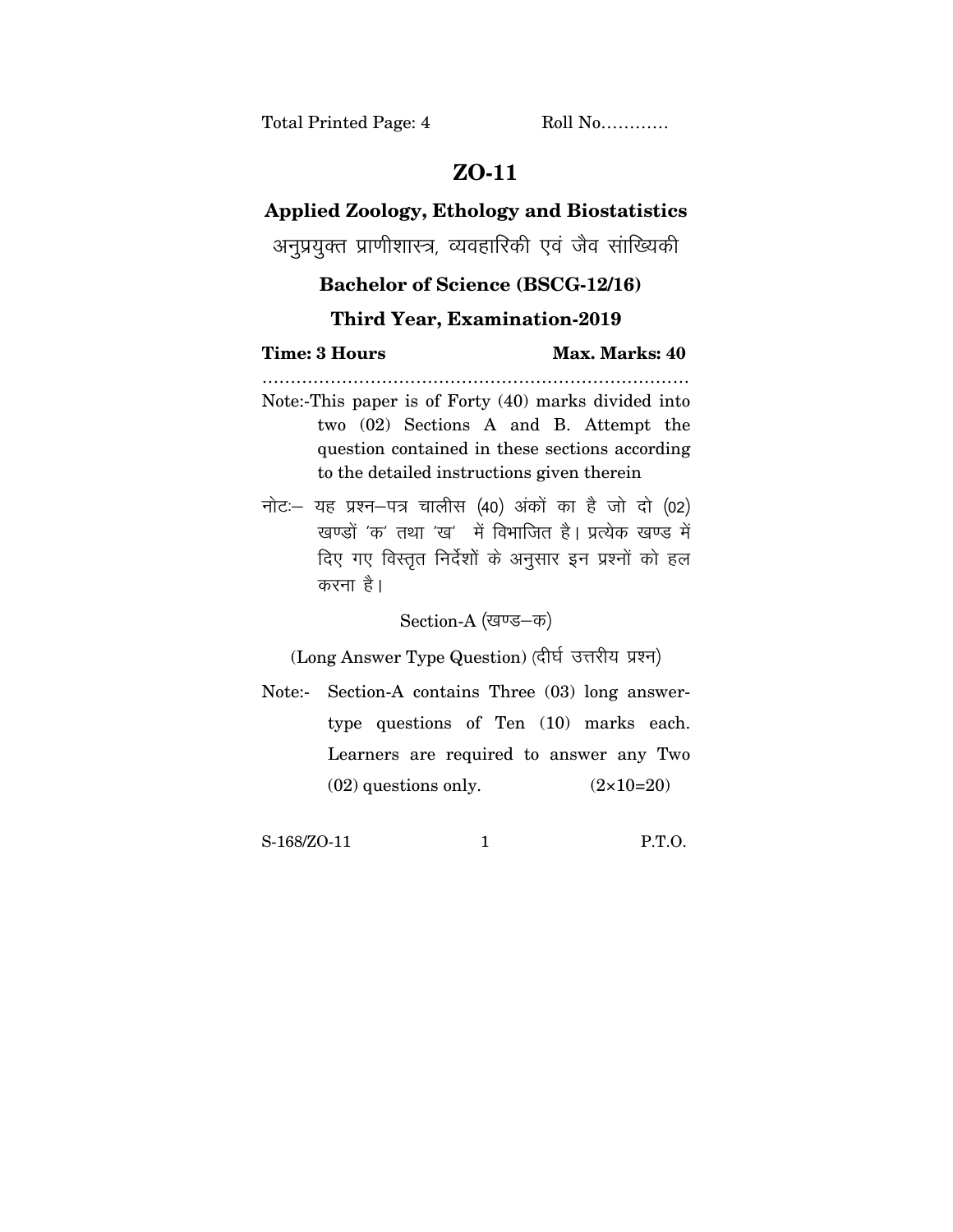- नोट: खण्ड 'क' में तीन (03) दीर्घ उत्तरीय प्रश्न दिये गये हैं। प्रत्येक प्रश्न के लिए दस(10) अंक निर्धारित हैं। शिक्षार्थियों को इन में से केवल दो (02) प्रश्नों के उत्तर देने हैं।
- 1. Describe poultry farming in detail. मर्गी पालन का सविस्तार वर्णन कीजिए।
- 2. What is the coral? Describe various types of coral reefs? प्रवाल क्या है? प्रवाल भित्ती के विभिन्न प्रकारों का वर्णन कीजिए।
- 3. Write an essay on social organization of honey bees? मधुमक्खियों के समाजिक संगठन पर निबन्ध लिखिए।

Section-B (खण्ड-ख)

(Short Answer Type Question)(लघुउत्तरीय प्रश्न)

Note:- Section-B contains six (06) short answer type questions of five (05) marks each. Learners are required to answer any four (04) questions only.  $(5 \times 4=20)$ 

S-168/ZO-11 2 P.T.O.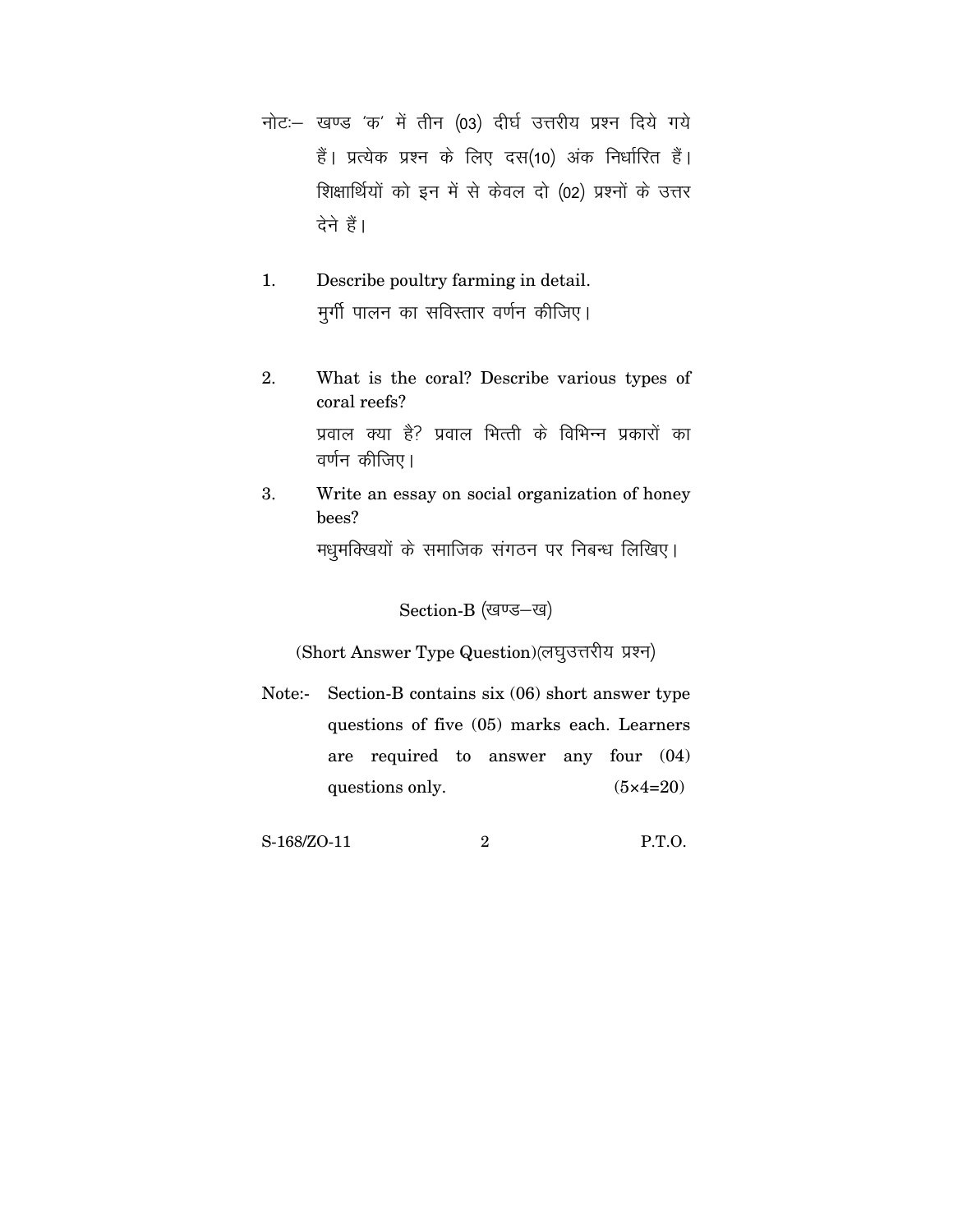- नोट: खण्ड 'ख' में छः (06) लघु उत्तरीय प्रश्न दिये गये हैं। प्रत्येक प्रश्न के लिए पाँच (05) अंक निर्धारित हैं। शिक्षार्थियों को इन में से केवल चार (04) प्रश्नों के उत्तर देने हैं।
- 1. Describe the waggle dance in honey bee. मधुमक्खी में बैगल नृत्य का वर्णण कीजिए।
- 2. Write a note on social life in termites. दीमक के समाजिक जीवत पर टिप्पणी लिखिए।
- 3. What is the communication? Describe chemical communication in Insects. संचार क्या है? कीटों में रसायनिक संचार का वर्णन कीजिए।
- 4. Describe the neuro- chemical technique? तंत्रिका रसायनिक तकनीक का वर्णन कीजिए।
- 5. Find out mode :

| CI    | F   |
|-------|-----|
| 15-25 | 30  |
| 25-35 | 40  |
| 35-45 | 100 |

S-168/ZO-11 3 P.T.O.